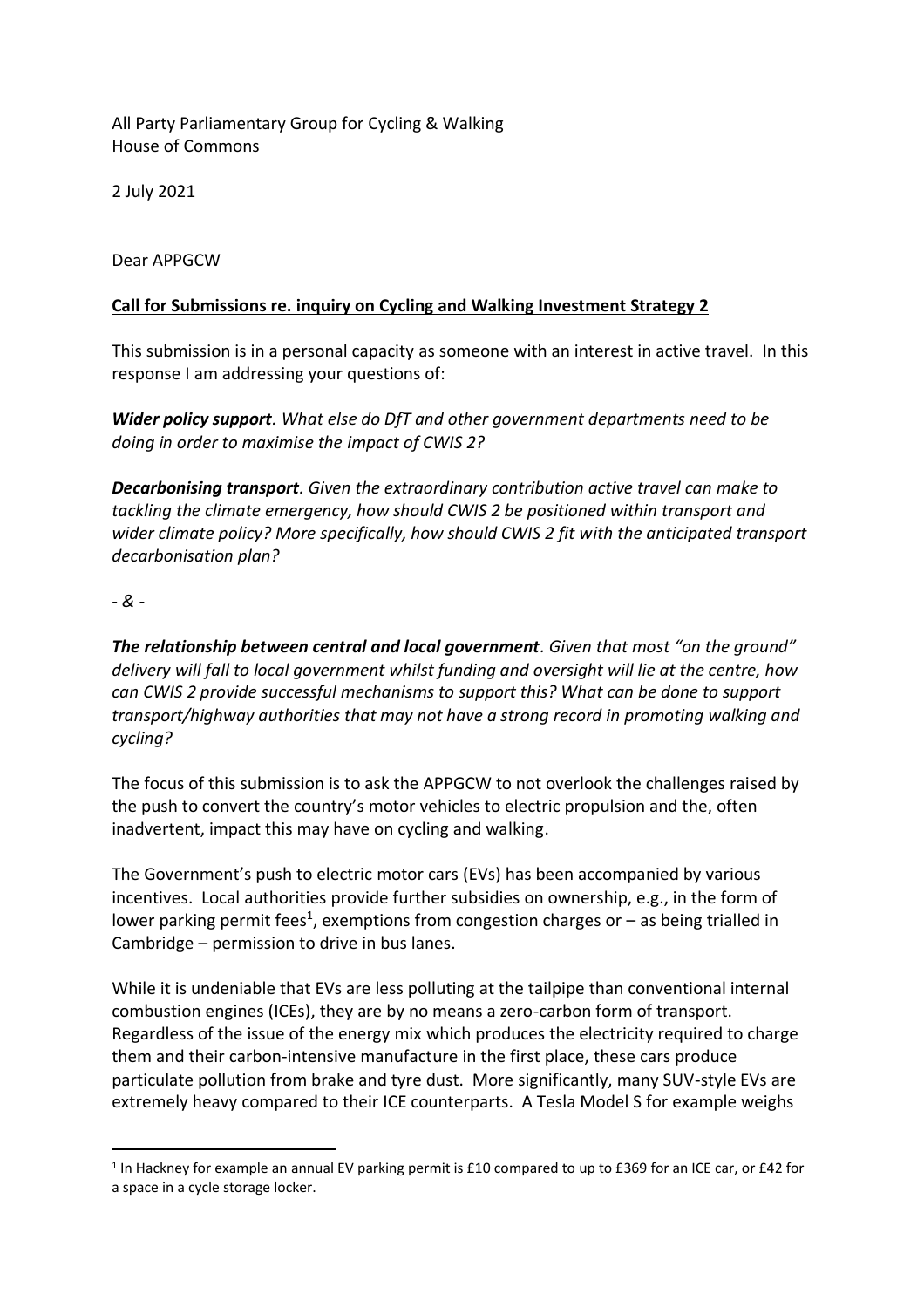about 2.5 tonnes. Large EVs have the potential to do a lot of damage to cyclists and pedestrians in any collisions. Any exemptions that permit EVs to mix with vulnerable road users are illogical and highly undesirable.

More generally, the success and support for traffic reduction measures in urban areas, such as LTNs, contribute to a better quality of life for these areas as a whole, e.g., in increasing cycling and walking to schools in safety and by reducing particulate pollution. These benefits would not be achieved by making exceptions that would allow EVs to make journeys banned or disincentivised in ICE vehicles.

I also would ask the APPGCW to highlight and address the issues that charging infrastructure present to cycling and walking. Charging points should not be sited at the expense of space for walking and cycling. Unfortunately, there seems to be little regulation of where public charging points are located, as shown in the examples below.

The first picture is of a recently installed set of charging points in Routledge Street, Widnes. Shockingly, these are bang in the middle of the pavement with no apparent consideration for the blind, users of wheelchairs or parents pushing buggies. The second picture is a typical charge point, again located on a pavement taking up space from active travel. In both cases the charging leads stretch across the pavements making a trip-hazard.

In contrast, the final picture shows a charging point fully on the road, showing some thought and consideration to the needs of pedestrians. There is no good reason why this type of arrangement should not be the design standard for locating charge points.